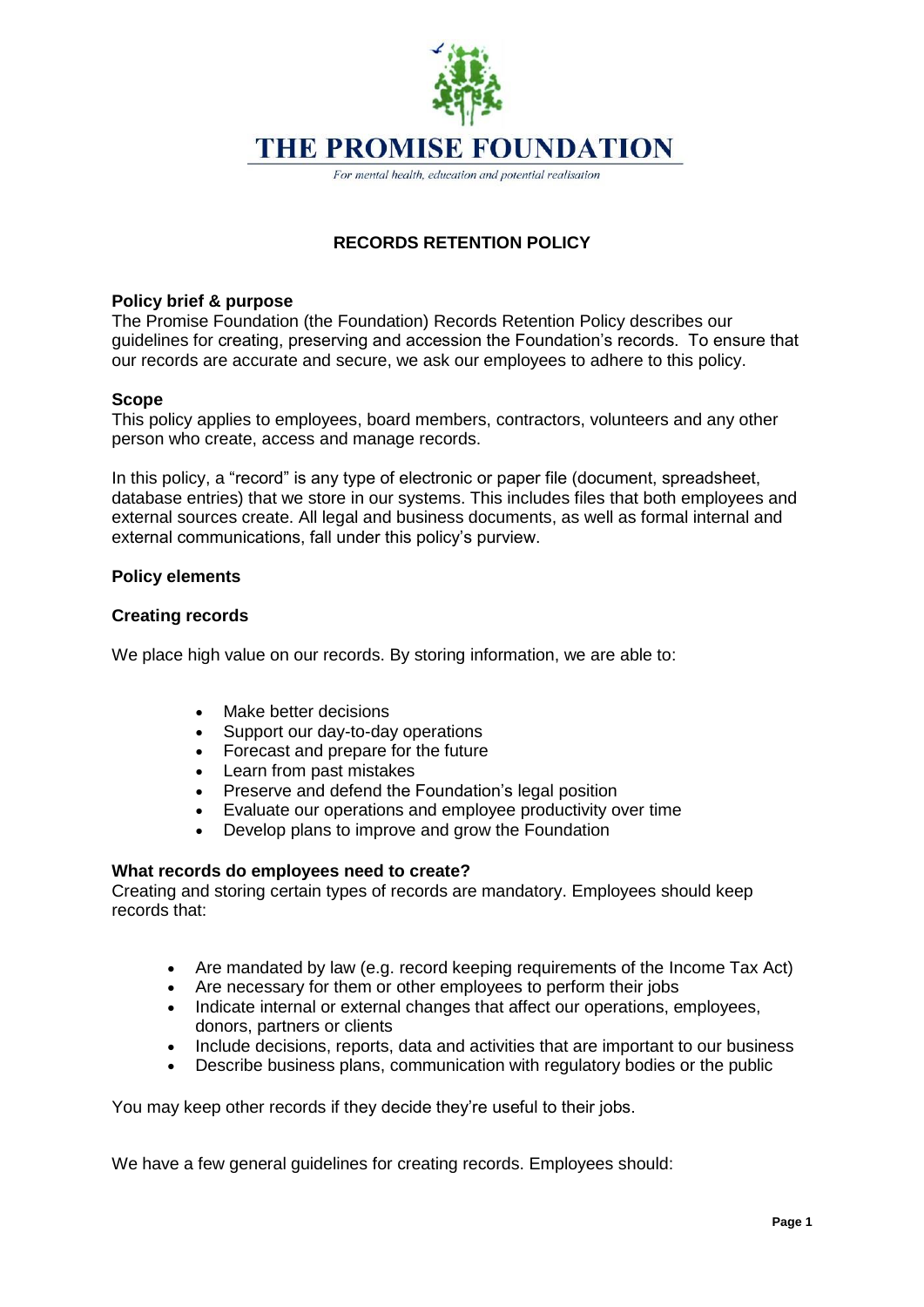- Ensure that information is accurate and complete
- Store records in appropriate mediums (OneDrive, servers, hard copy)
- Name, categorize and share records properly
- Mark appropriate records as confidential
- Clarify who's authorized to access records

#### **Authorization**

Records may have different levels of authorization that limit their accessibility. The authorization level is usually determined by those who create the records, the Foundation's official policy or the law (the law always take precedence.) The following records are strictly confidential and require authorization by the Director:

#### All *Employment records*

- Terms of service
- Employee salary and bonus
- Employee performance review
- Employee data (date of birth, academic records, medical, etc)

#### *Unpublished financial data*

- Budgets
- Forecasts
- **Estimates**
- Costs projections
- Cash flow

#### *Intellectual property*

- *Tests*
- *Standards*
- *Research*

#### [*Client/ student/ vendor/ partner/ job applicant information and contracts*]

Access to these records are restricted to employees who directly manage the information. Other types of records, like performance metrics and internal policies, may be accessible by all permanent employees. Employees must not disclose records to people outside of the Foundation, unless authorized.

Our [confidentiality](https://resources.workable.com/confidentiality-company-policy) and [data protection](https://resources.workable.com/data-protection-company-policy) policies always apply to all relevant records.

# **Retaining records**

Our employees must protect our records, whether marked as confidential or not.

#### Physical records

Printed records must be stored safely in filing cabinets or closed offices. Important, confidential files must not be left in open office areas.